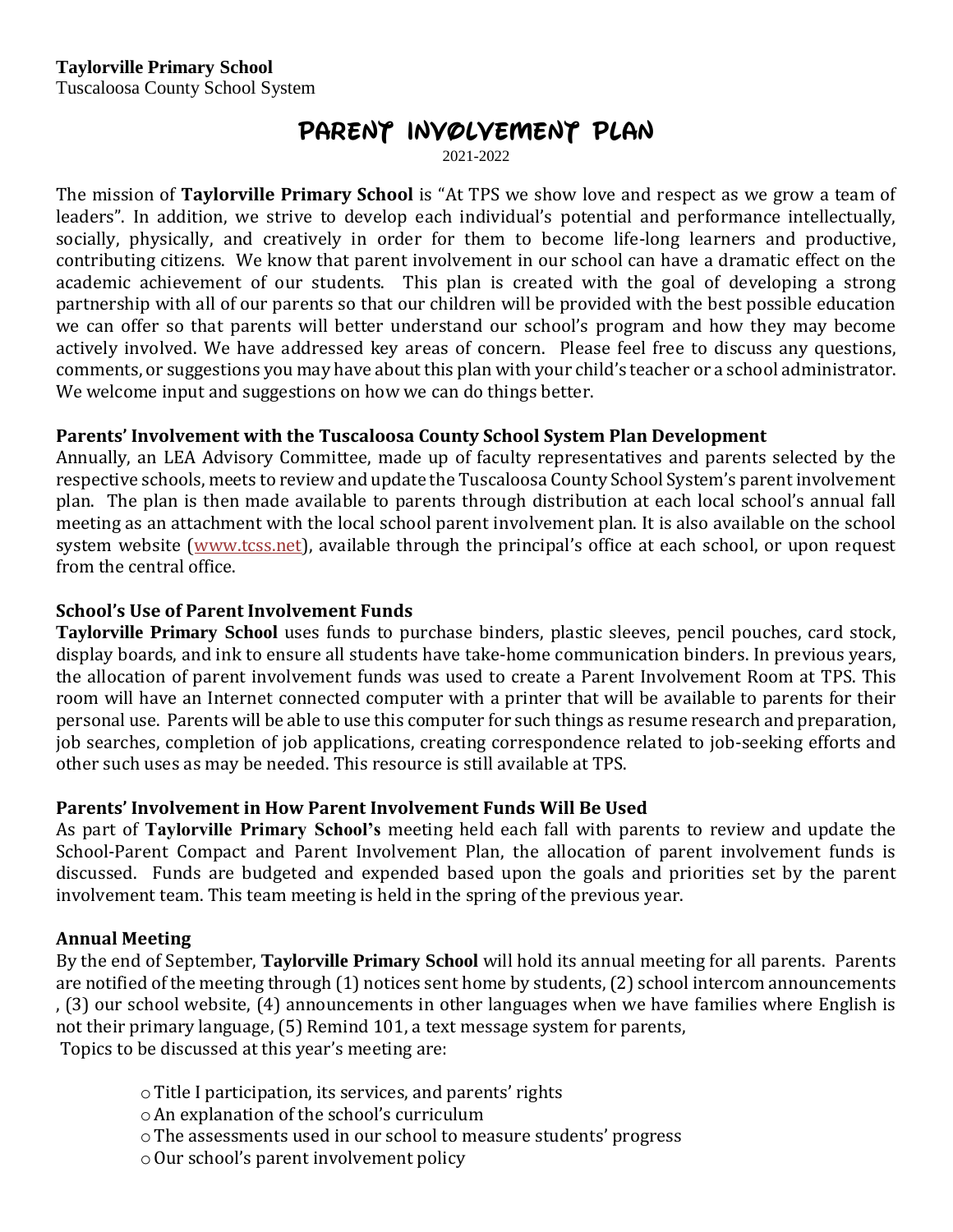- oOur school's parent compacts
- oResources available for parents
- oCharacter program
- oLeadership Binder

## **Flexible Schedule of Meetings**

The leadership and staff of **Taylorville Primary School** have a strong belief in the importance of parental involvement and therefore have put measures in place to offer parent meetings on a flexible schedule. Our annual meeting for parents of participating children will be offered both in the evening and a morning time. Conferences with teachers are encouraged and may be set up by appointment during teacher's planning times and before or after school. Parents may obtain information about their child's progress through progress reports, report cards, phone calls, notes to the teacher, email, and participation in workshops or other family activities. Interpreters will be provided if needed to facilitate communication at parent conferences.

# **Involvement of Parents in Planning, Review, and Improvement of Title I Programs**

**Taylorville Primary School** believes in involving parents in all aspects of its Title I programs. We have a Parent Involvement Team that actively participated in the development/review of the plan. In addition, all parents were given the opportunity to review the plan and offer their input before the plan was approved. For the Parental Involvement Plan, all parents were given surveys at the end of the school year seeking their input on activities, training, and materials that the school should offer to parents next school year. Each year, the school-wide plan, including the parental involvement plan is reviewed and evaluated.

### **Timely Information About the Title I Program, the Curriculum, and Academic Assessments**

At its annual meeting of parents at the beginning of the school year, **Taylorville Primary School** will present information about its Title I programs, the curriculum, and forms of academic assessments used to measure student progress. Parents will learn about our school's program and the following subjects taught: reading, math, writing, character education and updates on our school wide behavior/attendance procedures. They will also learn about how to schedule parent-teacher conferences and how they can participate in decisions related to the education of their child. We will review the *Tuscaloosa County School System Student/Parent Information Guide*, as well as our school's *TPS Parent Information Guide*, which includes more detailed information on these topics and a copy of the parental involvement plan. Upon conclusion of the general meeting, parents will be invited to visit their child's classrooms and meet their teachers. At this time, teachers will provide additional information on the subjects they teach and how students are individually assessed.

# **Submission of Parent Concerns About Our Title Plan**

At the end of each year, **Taylorville Primary School's** Parent Involvement Team meets to review, evaluate, and revise our Parent Involvement Plan. There are parents on the Committee who represent all the parents of the school. During the review process, parents are able to give input regarding the revision of the plan. If a parent finds the plan to be unsatisfactory, they have the right to submit their concerns in writing to the school, and the school will submit their concerns to the central office at the same time that the Title I plan is submitted.

# **School-Parent Compacts**

**Taylorville Primary School** revises its school-parent compact at the end of each year in consultation with our Parent Involvement committee and any parental comments received by teachers throughout the year. All parents will be given a copy of the new compact through open house enrollment packets and sent home with students during the beginning of the school year. The compact will be explained to the parents, and they will be asked to sign the compact signifying their commitment to working in partnership with the school and their child in ensuring that their child is successful in school. The compacts will be discussed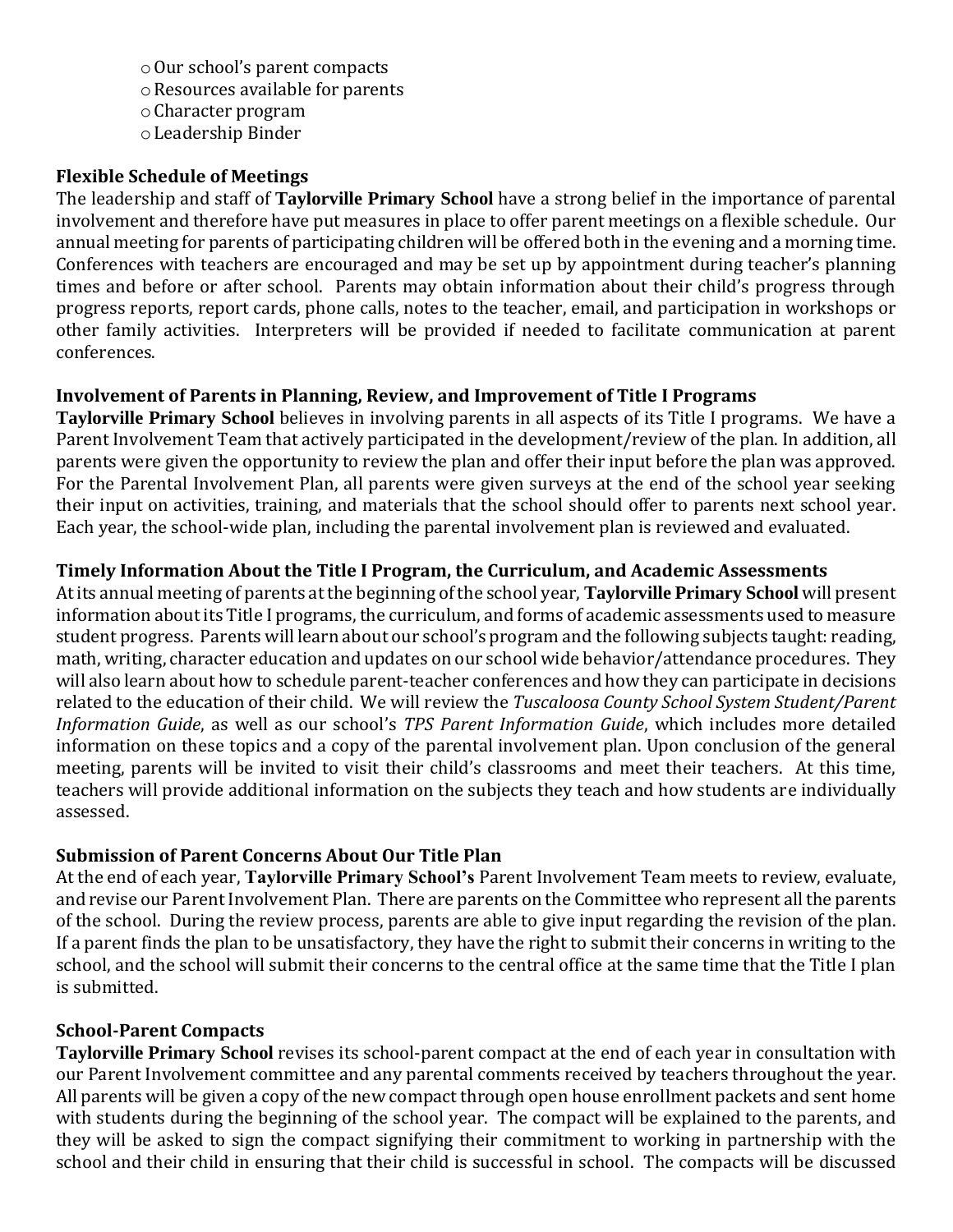with teachers at faculty meetings. Each teacher will be given the responsibility to explain the compact to the students and obtain the students' signatures. The teachers will sign the compacts and house them in his/her classroom for use during parent-teacher and/or student-teacher conferences.

# **Building Teachers' and Parents' Capacity for Strong Parental Involvement**

To ensure effective involvement of parents and to support a partnership among **Taylorville Primary School**, parents, and the community to improve student academic achievement, the staff at **Taylorville Primary School** shall:

- Describe any material and resource support offered to parents in helping their children increase their academic achievement; provide a parent center in school, and offer counseling services to support parents.
- Describe the training/workshops to be offered to parents in: local and state assessments, helping their children with homework, use of technology, and various curriculum approaches.
- Describe how continuing professional development for teachers will be implemented toward the goal of furthering their understanding and valuing of the contributions of parents; conferencing techniques; establishing positive relationships with families; how communication between the home and school may be strengthened; teacher involvement and other family-related activities.
- Describe how concerted efforts such as Jump Start for pre-kindergarten students, improved communication with Englewood Elementary, parent involvement committee meets to consider ways to encourage and support parents into more fully participating in the education of their children.
- Describe how information related to school and parent programs, meetings, and other activities is sent to parents in a language and format that they can understand. Support for parents in languages other than English will be provided by the compilation and translation of key school informational documents; providing translators to assist with registration, enrollment, and parent conferences; and working with the ESL department at the Tuscaloosa County Board in arranging for tutors as needed for students.
- Describe how the school provides other reasonable support for parental involvement activities as parents may request.

#### **Participation of LEP Parents, Parents with Disabilities, and Parents of Migratory Children**

**Taylorville Primary School**, to the extent possible, provides opportunities for the participation of parents with limited English proficiency and parents with disabilities. We have a bilingual tutoring program director who is available to assist in communications with students and parents with limited English proficiency. Individual academic assessments, and the interpretation of those results, will be done for parents in a language they can understand through the assistance of our ESL specialists and translators available through the Tuscaloosa County Board of Education. At this time, **TPS** does not have any migrant students. Every effort is made to accommodate parents with disabilities. The Tuscaloosa County School System policy for homebound is followed as needs exist for homebound services. Parents requiring assistance should contact the counselor, nurse, or administration for referral forms and assistance with the application process. Homebound services are provided through the central office of the Tuscaloosa County School System.